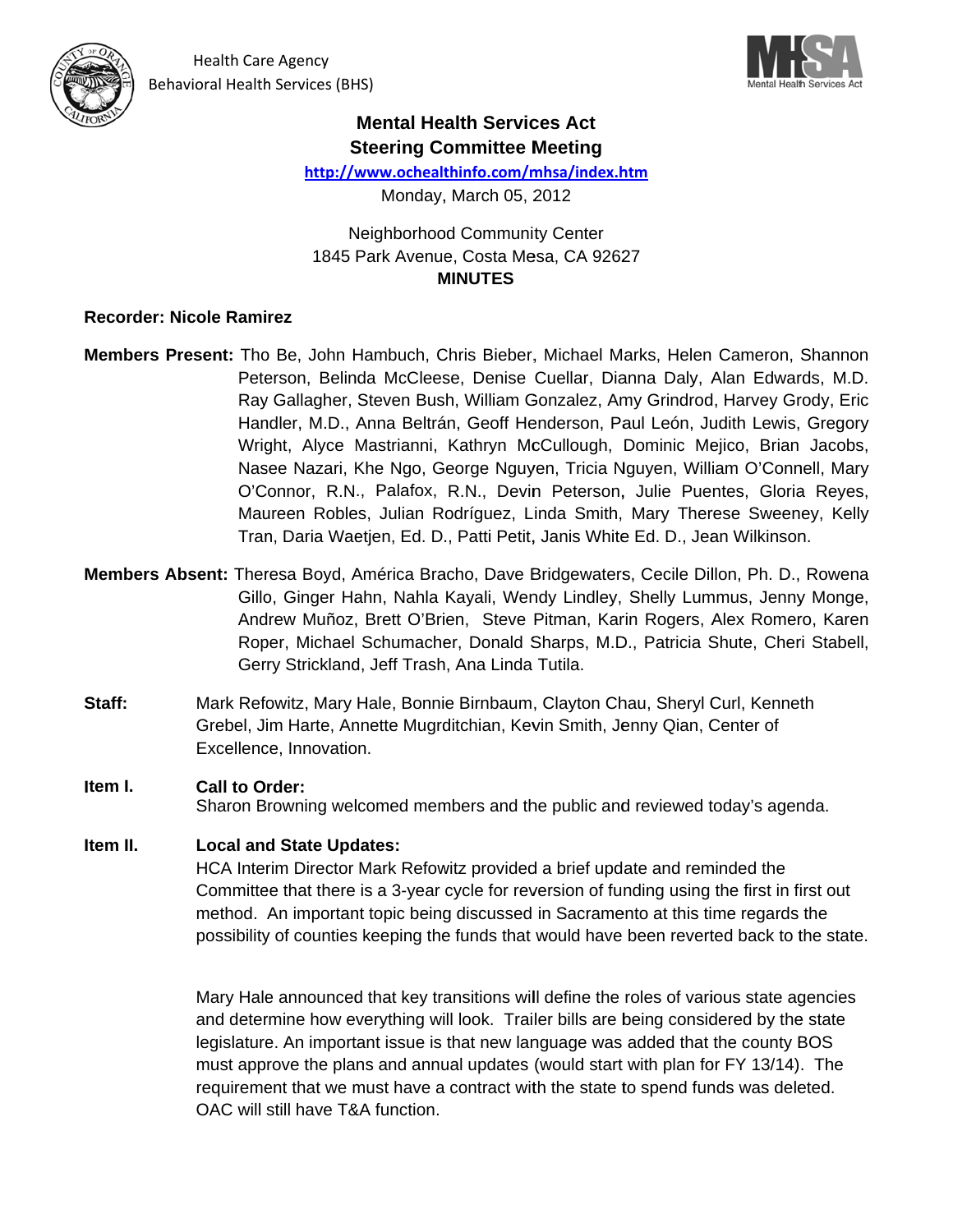Member Question: Cal Mesa three-year contracts will not be affected by changes to the trailer bill.

**Item III.** Bonnie Birnbaum reported that all Sub Committee chairs agreed that members of the public can be part of the committees. A meeting of the Sub-Committee chairs and cochairs will take place to determine a process by which members of the public can join a Sub-Committee. Ideas for agenda items will also be discussed. Ideas for agenda items must be submitted to the chairs, Bonnie and Brad Hutchins.

> Staff changes: Brad will no longer be taking minutes at the CSS meetings. Cheryl will be taking his place.

Work on the FY 12/13 is under way. Language on describing the programs is currently being done.

Feedback on the Sub-Committee process:

### **What worked?**

- Allowing public participation helpful to remember things that are not working in the system.
- Potential for small group participation is a strong benefit greater dialogue
- Sub-Committee groups will accept public membership

### **What didn't?**

- Need more clarity on the role of the committees and staff support
	- o Each Sub-Committee category will review those respective programs and decide /recommend to the big general committee the programs that they think should be presented/updated. Brad will be handling all administrative functions for the Steering Committee.
- More participation of Sub-Committee members is encouraged especially when meeting for a recommendation.
- Need more time and need to bring in experts to work with the committees
- Include contact information for the Chairs on the minutes of the Sub-Committees.
- State how many members should be present for a decision to be made.
- **Item IV.** The Sub-Committee chairs for each respective Sub-Committee reported on the proposed FY 12/13 budgets
	- a) Chairs: Jeff Henderson and Helen Cameron presented the CSS Adults and Older Adults budget. Chairs provided members with their background and told how that background applies to the respective Sub-Committee. Chairs didn't feel that they had enough time to review budgets so they moved forward with a second meeting. Significant discussion ensued about the need to increase funding for the CAT/PERT teams. Recommended increasing funding to double the size of CAT/PERT staff. The rest of the financials stand as presented.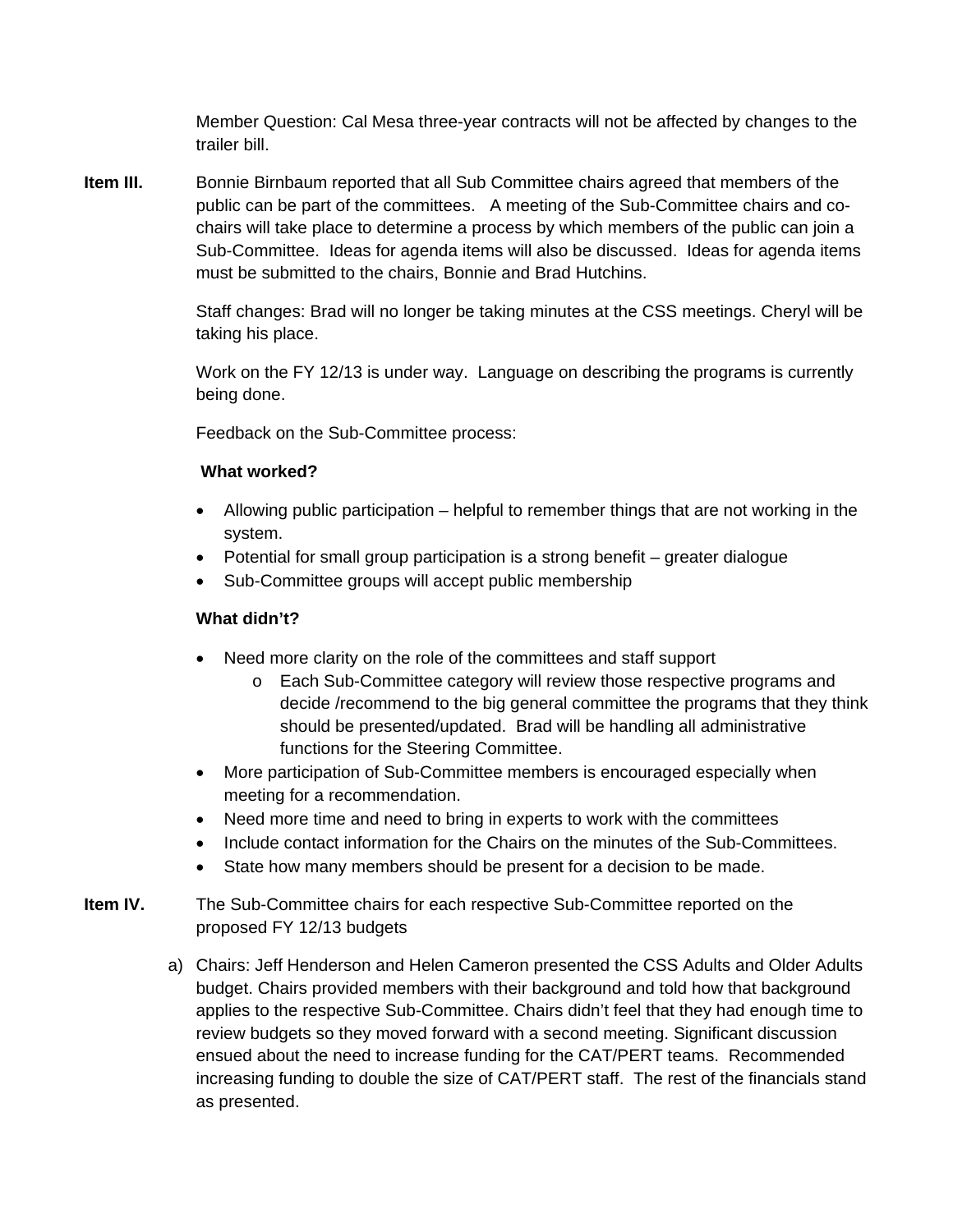- b) Chairs: Kelly Tran and Cynthia Coad (absent) presented the CSS CYS /TAY budget and described the details that were discussed related to CAT/PERT as it works with TAY and the need for clarity on how it is different from the Adults CAT services. Also, indicated the need to review outcome statistics in helping make decisions. FY 12/13 budgets are recommended approved as presented.
- c) Chairs: Daria Waetjen and Chris Bieber provided us with their background related to their chosen Sub- Committee (PEI). Chairs reported that the Sub-Committee recommended approval of the FY12/13 update plan as presented. Group would like to hear more on the eight categories of PEI programs in future meetings.
- d) Chairs: William Gonzales and Denise Cuellar introduced themselves and described the significance of their backgrounds to INN/WET. This Sub-Committee approved the recommended budget for FY12/13. The Sub-Committee would like an email sent out to indicate which INN programs have started and when others will start.
	- a. Ten projects were approved. Three were initially extended to operate for three years. The remaining seven have been recommended to be extended for another year to the total of three years. Eight projects have started.
- **Item V. Action Item:** FY 12/13 Plan Update with a modification of CSS Adults/Older Adults budget by \$2,339,013 to increase CAT/PERT program staff met consensus.
- **Item VI. Break**
- **Item VII. Duals Demo presentation:** Diana Daly from CalOptima presented an overview of the "California's Dual Eligible Demonstration Project."

Who are the Dual Eligibles? They are persons with Medicare and Medical/Medicaid; Orange County has about 75,000 such persons; only 16% in managed care; all are receiving services by CalOptima.

Goal: to integrate consumer services and ensure that these services are consumerfriendly, and keep people out of institutional services.

There is a possibility: that the Demonstration Project will provide other services not currently being provided.

Diana asked the MHSA Steering Committee to participate in forming an ad hoc Dual Eligibles Demonstration Workgroup to meet with HCA and CalOptima staff to share their perspectives and assist in planning a delivery system.

Comments/Questions:

How was the process in County of Orange initiated? A: through DHCS.

Mary: for BHS, specialty mental health services is carved out, and OC BHS currently sees about 1,200-1,600 individuals who are dually eligible, most are Adults and Older Adults.